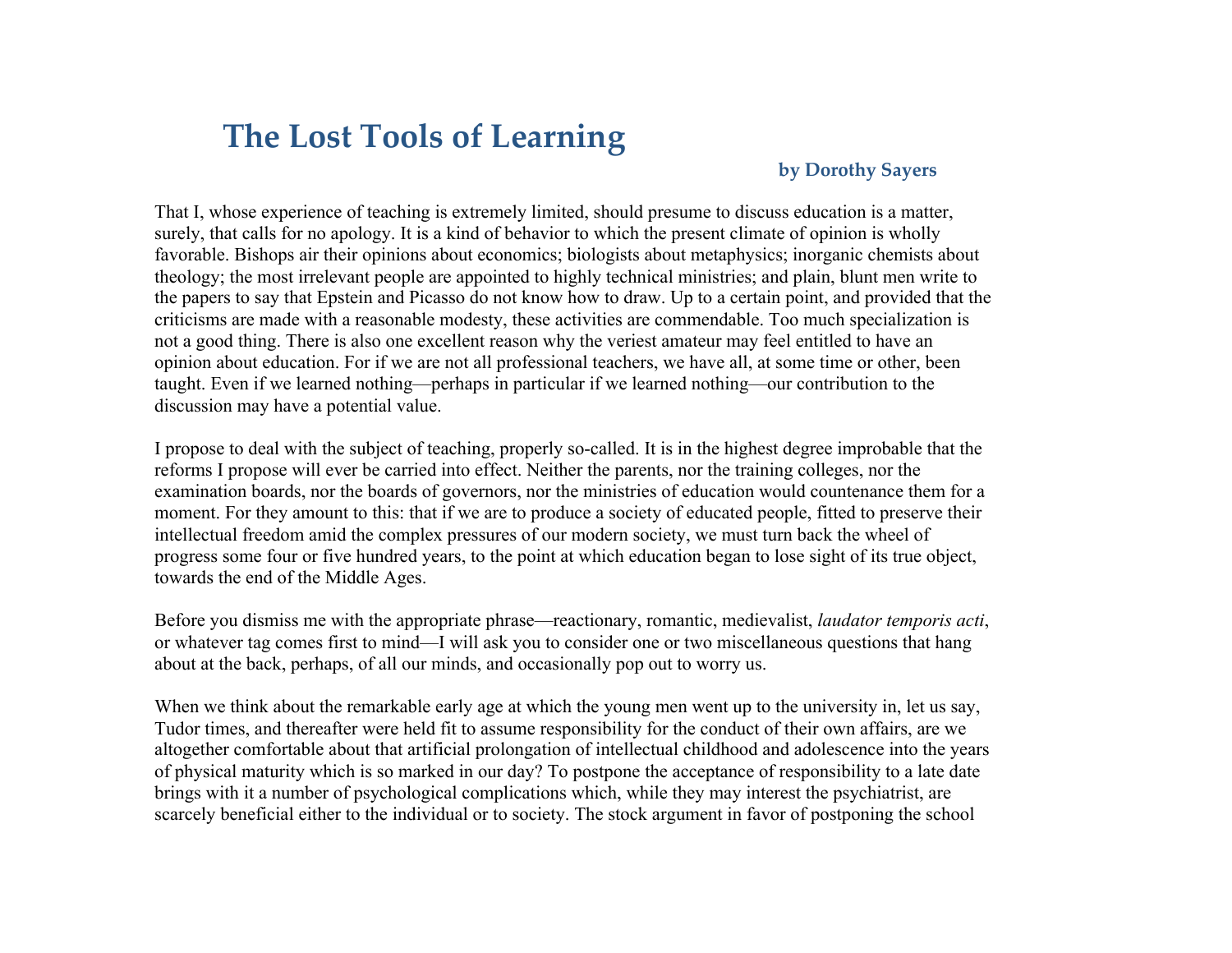leaving-age and prolonging the period of education generally is that there is now so much more to learn than there was in the Middle Ages. This is partly true, but not wholly. The modern boy and girl are certainly taught more subjects—but does that always mean that they actually know more?

Has it ever struck you as odd, or unfortunate, that today, when the proportion of literacy throughout Western Europe is higher than it has ever been, people should have become susceptible to the influence of advertisement and mass propaganda to an extent hitherto unheard-of and unimagined? Do you put this down to the mere mechanical fact that the press and the radio and so on have made propaganda much easier to distribute over a wide area? Or do you sometimes have an uneasy suspicion that the product of modern educational methods is less good than he or she might be at disentangling fact from opinion and the proven from the plausible?

Have you ever, in listening to a debate among adult and presumably responsible people, been fretted by the extraordinary inability of the average debater to speak to the question, or to meet and refute the arguments of speakers on the other side? Or have you ever pondered upon the extremely high incidence of irrelevant matter which crops up at committee meetings, and upon the very great rarity of persons capable of acting as chairmen of committees? And when you think of this, and think that most of our public affairs are settled by debates and committees have you ever felt a certain sinking of the heart?

Have you ever followed a discussion in the newspapers or elsewhere and noticed how frequently writers fail to define the terms they use? Or how often, if one man does define his terms, another will assume in his reply that he was using the terms in precisely the opposite sense to that in which he has already defined them?

Have you ever been faintly troubled by the amount of slipshod syntax going about? And if so, are you troubled because it is inelegant or because it may lead to dangerous misunderstanding?

Do you ever find that young people, when they have left school, not only forget most of what they have learned (that's only to be expected) but forget also, or betray that they have never really known, how to tackle a new subject for themselves? Are you often bothered by coming across grown-up men and women who seem unable to distinguish between a book that is sound, scholarly and properly documented, and one that is to any trained eye, very conspicuously none of these things? Or who cannot handle a library catalogue? Or who, when faced with a book of reference, betray a curious inability to extract from it the passages relevant to the particular question which interests them?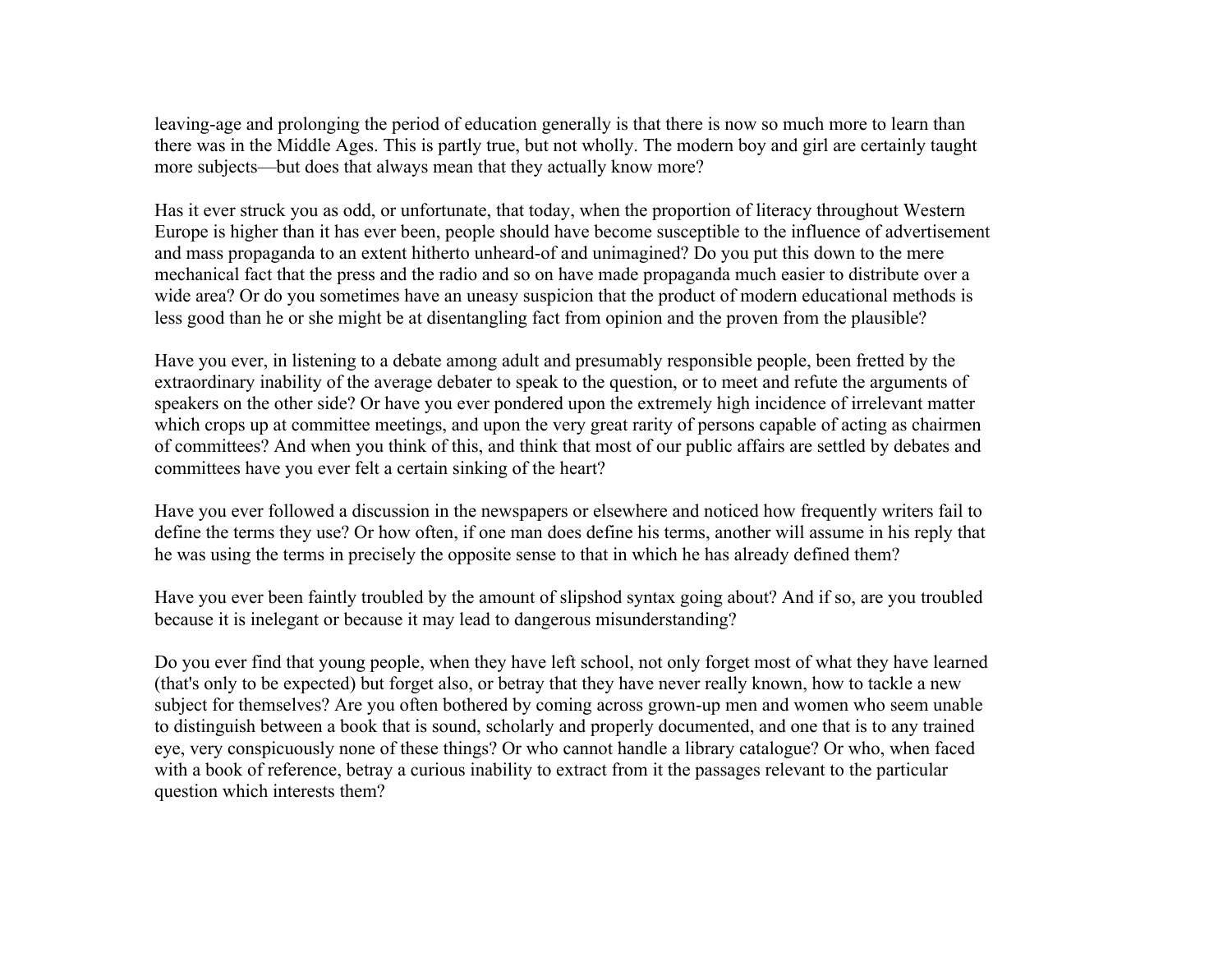Do you often come across people for whom, all their lives, a "subject" remains a "subject," divided by watertight bulkheads from all other "subjects," so that they experience very great difficulty in making an immediate mental connection between, let us say, algebra and detective fiction, sewage disposal and the price of salmon—or, more generally, between such spheres of knowledge as philosophy and economics, or chemistry and art?

Are you occasionally perturbed by the things written by adult men and women for adult men and women to read?

We find a well-known biologist writing in a weekly paper to the effect that: "It is an argument against the existence of a Creator" (I think he put it more strongly but since I have, most unfortunately, mislaid the reference, I will put his claim at its lowest) "an argument against the existence of a Creator that the same kind of variations which are produced by natural selection can be produced at will by stock-breeders." One might feel tempted to say that it is rather an argument for the existence of a Creator. Actually, of course, it is neither; all it proves is that the same material causes (recombination of the chromosomes by crossbreeding and so forth) are sufficient to account for all observed variations—just as the various combinations of the same thirteen semitones are materially sufficient to account for Beethoven's Moonlight Sonata and the noise the cat makes by walking on the keys. But the cat's performance neither proves nor disproves the existence of Beethoven; and all that is proved by the biologist's argument is that he was unable to distinguish between a material and a final cause.

Here is a sentence from no less academic a source than a front page article in the [London] *Times Literary Supplement*:

The Frenchman, Alfred Epinas, pointed out that certain species (e.g., ants and wasps) can only face the horrors of life and death in association.

I do not know what the Frenchman actually did say; what the Englishman says he said is patently meaningless. We cannot know whether life holds any horror for the ant, nor in what sense the isolated wasp which you kill upon the window pane can be said to "face" or not to "face" the horrors of death. The subject of the article is mass behavior in *man*; and the human motives have been unobtrusively transferred from the main proposition to the supporting instance. Thus the argument, in effect, assumes what it sets out to prove—a fact which would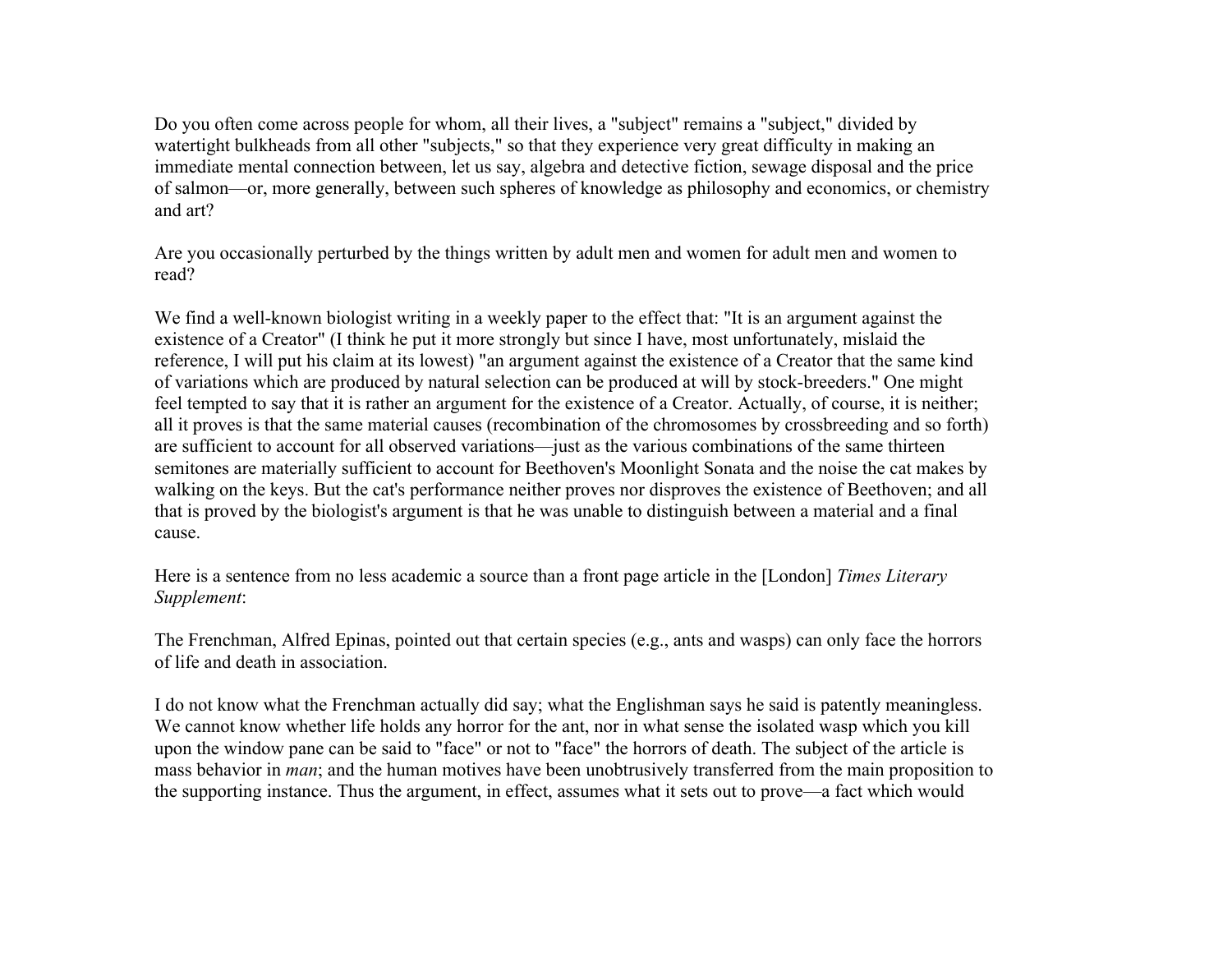become immediately apparent if it were presented in a formal syllogism. This is a small and haphazard example of a vice which pervades whole books—particularly books written by men of science on metaphysical subjects.

Another quotation from the same issue of the T.L.S. comes in fittingly here to wind up this random collection of disquieting thoughts—this time from a review of Sir Richard Livingstone's *Some Tasks for Education*:

More than once, the reader is reminded of the value of an intensive study of at least one subject, so as to learn "the meaning of knowledge" and what precision and persistence is needed to attain it. Yet there is elsewhere full recognition of the distressing fact that a man may be master in one field and show no better judgment than his neighbor anywhere else; he remembers what he has learned, but forgets altogether how he learned it.

I would draw your attention particularly to that last sentence, which offers an explanation of what the writer rightly calls the "distressing fact" that the intellectual skills bestowed upon us by our education are not readily transferable to subjects other than those in which we acquired them: "he remembers what he has learned, but forgets altogether how he learned it."

Is it not the great defect of our education today that although we often succeed in teaching our pupils "subjects," we fail lamentably on the whole in teaching them how to think? They learn everything, except the art of learning. It is as though we had taught a child, mechanically and by rule of thumb, to play "The Harmonious Blacksmith" upon the piano, but had never taught him the scale or how to read music; so that, having memorized "The Harmonious Blacksmith", he still had not the faintest notion how to proceed from that to tackle "The Last Rose of Summer." Why do I say, "As though"? In certain of the arts and crafts we sometimes do precisely this—requiring a child to "express himself" in paint before we teach him how to handle the colors and the brush. There is a school of thought which believes this to be the right way to set about the job. But observe—it is not the way in which a trained craftsman will go about to teach himself a new medium. *He*, having learned by experience the best way to economize labor and take the thing by the right end, will start off by doodling about on an odd piece of material, in order to "give himself the feel of the tool."

Let us now look at the medieval scheme of education—the syllabus of the schools. It does not matter, for the moment, whether it was devised for small children or for older students; or how long people were supposed to take over it. What matters is the light it throws upon what the men of the Middle Ages supposed to be the object and the right order of the educative process.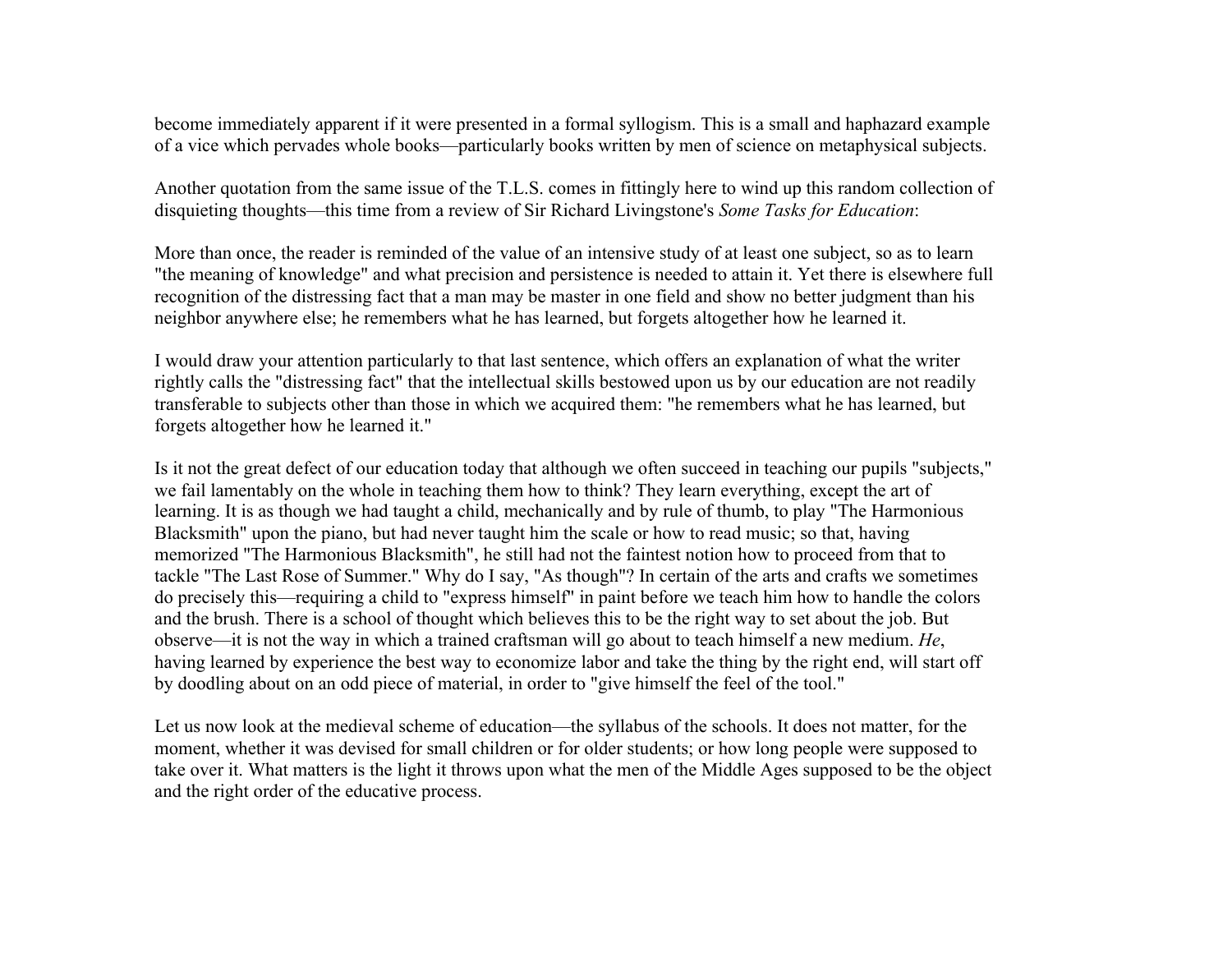The syllabus was divided into two parts: the Trivium and Quadrivium. The second part—the Quadrivium consisted of "subjects," and need not for the moment concern us. The interesting thing for us is the composition of the Trivium, which preceded the Quadrivium and was the preliminary discipline for it. It consisted of three parts: Grammar, Dialectic, and Rhetoric, in that order.

Now the first thing we notice is that two at any rate of these "subjects" are not what we should call "subjects" at all: they are only methods of dealing with subjects. Grammar indeed is a "subject" in the sense that it does mean definitely learning a language—at that period it meant learning Latin. But language itself is simply the medium in which thought is expressed. The whole of the Trivium was in fact intended to teach the pupil the proper use of the tools of learning, before he began to apply them to "subjects" at all. First, he learned a language: not just how to order a meal in a foreign language, but the structure of language—*any* language—and hence of language itself—what it was, how it was put together and how it worked. Secondly, he learned how to use language: how to define his terms and make accurate statements; how to construct an argument and how to detect fallacies in argument (his own arguments and other people's). Dialectic, that is to say, embraced Logic and Disputation. Thirdly, he learned to express himself in language: how to say what he had to say elegantly and persuasively. At this point, any tendency to express himself windily or to use his eloquence so as to make the worse appear the better reason would, no doubt, be restrained by his previous teaching in Dialectic. If not, his teacher and his fellow-pupils, trained along the same lines, would be quick to point out where he was wrong; for it was they whom he had to seek to persuade. At the end of his course, he was required to compose a thesis upon some theme set by his masters or chosen by himself, and afterwards to defend his thesis against the criticism of the faculty. By this time he would have learned—or woe betide him—not merely to write an essay on paper, but to speak audibly and intelligibly from a platform, and to use his wits quickly when heckled. The heckling, moreover, would not consist solely of offensive personalities or of irrelevant queries about what Julius Caesar said in 55 BC—though no doubt medieval dialectic was enlivened in practice by plenty of such primitive repartee. But there would also be questions, cogent and shrewd, from those who had already run the gauntlet of debate, or were making ready to run it.

It is, of course, quite true that bits and pieces of the medieval tradition still linger, or have been revived, in the ordinary school syllabus of today. Some knowledge of grammar is still required when learning a foreign language—perhaps I should say, "is again required"; for during my own lifetime we passed through a phase when the teaching of declensions and conjugations was considered rather reprehensible, and it was considered better to pick these things up as we went along. School debating societies flourish; essays are written; the necessity for "self expression" is stressed, and perhaps even over-stressed. But these activities are cultivated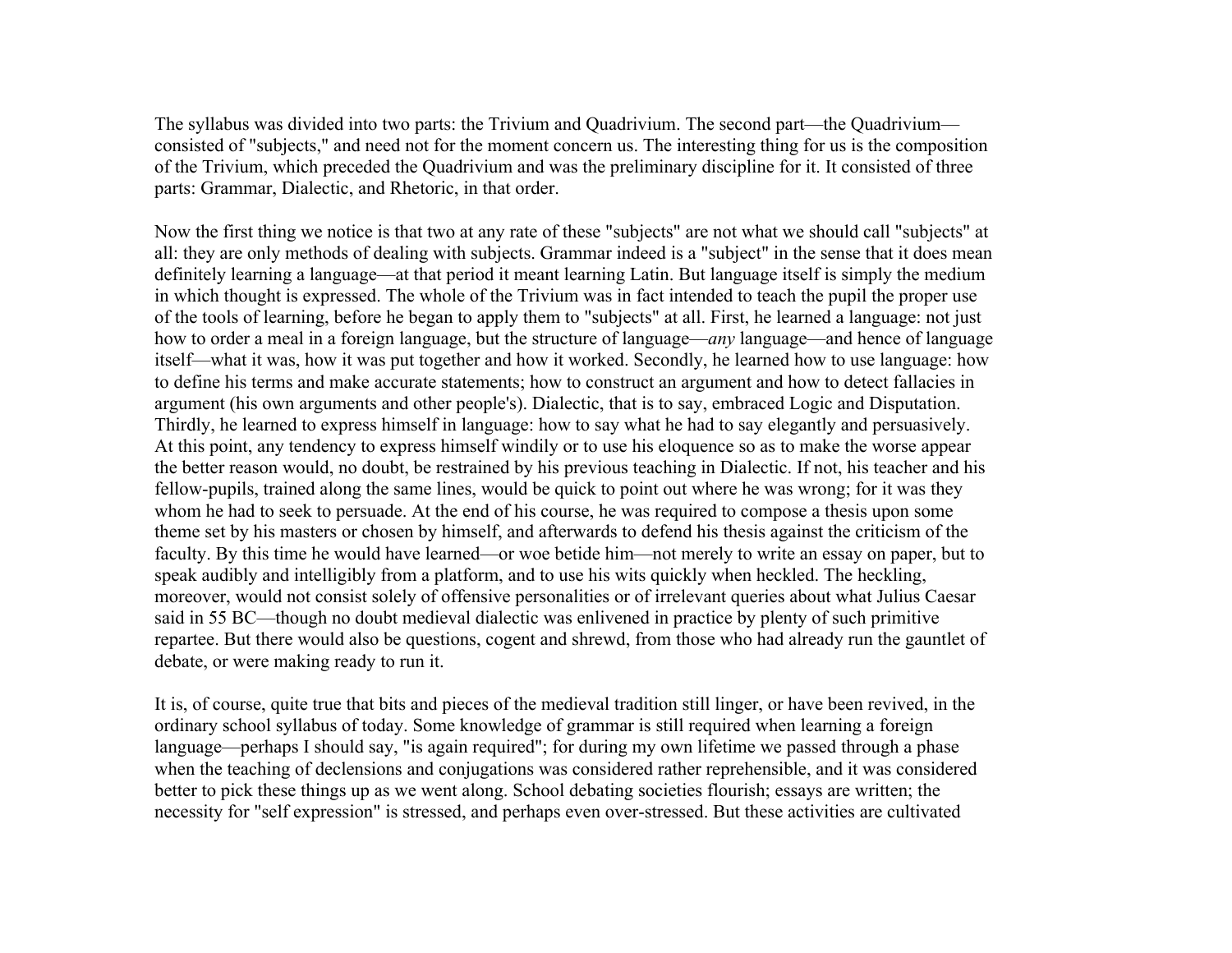more or less in detachment, as belonging to the special subjects in which they are pigeon-holed rather than as forming one coherent scheme of mental training to which all "subjects" stand in subordinate relation. "Grammar" belongs especially to the "subject" of foreign languages, and essay-writing to the "subject" called "English"; while Dialectic has become almost entirely divorced from the rest of the curriculum, and is frequently practiced unsystematically and out of school hours as a separate exercise, only very loosely related to the main business of learning. Taken by and large, the great difference of emphasis between the two conceptions holds good: modern education concentrates on *teaching subjects*, leaving the method of thinking, arguing, and expressing one's conclusions to be picked up by the scholar as he goes along; medieval education concentrated on first *forging and learning to handle the tools of learning*, using whatever subject came handy as a piece of material on which to doodle until the use of the tool became second nature.

"Subjects" of some kind there must be, of course. One cannot learn the use of a tool by merely waving it in the air; neither can one learn the theory of grammar without learning an actual language, or learn to argue and orate without speaking about something in particular. The debating subjects of the Middle Ages were drawn largely from Theology, or from the Ethics and History of Antiquity. Often, indeed, they became stereotyped, especially towards the end of the period; and the far-fetched and wire-drawn absurdities of scholastic argument fretted Milton and provide food for merriment even to this day. Whether they were in themselves any more hackneyed and trivial than the usual subjects set nowadays for "essay-writing" I should not like to say: we may ourselves grow a little weary of "A Day in My Holidays," "What I should Like to Do when I Leave School," and all the rest of it. But most of the merriment is misplaced, because the aim and object of the debating thesis has by now been lost sight of.

A glib speaker in the Brains Trust once entertained his audience (and reduced the late Charles Williams to helpless rage) by asserting that in the Middle Ages it was a matter of faith to know how many archangels could dance on the point of a needle. I need not say, I hope, that it never was a "matter of faith"; it was simply a debating exercise, whose set subject was the nature of angelic substance; were angels material, and if so, did they occupy space? The answer usually adjudged correct is, I believe, that angels are pure intelligences, not material, but limited, so that they have location in space but not extension. An analogy might be drawn from human thought, which is similarly non-material and similarly limited. Thus, if your thought is concentrated upon one thing—say, the point of a needle—it is located there in the sense that it is not elsewhere; but although it is "there," it occupies no space there, and there is nothing to prevent an infinite number of different people's thoughts being concentrated upon the same needle-point at the same time. The proper *subject* of the argument is thus seen to be the distinction between location and extension in space; the *matter* on which the argument is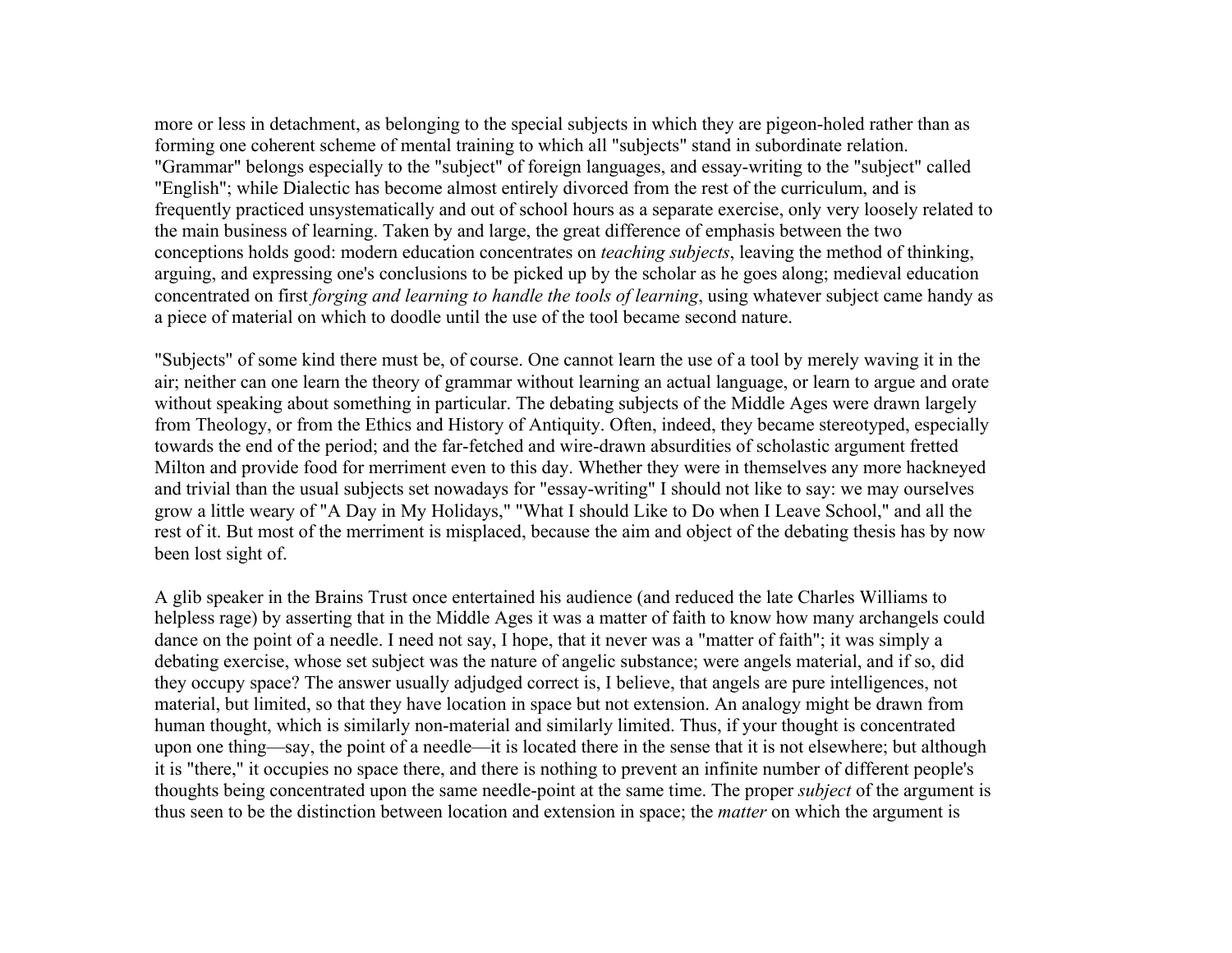exercised happens to be the nature of angels (although, as we have seen, it might equally well have been something else); the practical lesson to be drawn from the argument is not to use words like "there" in a loose and unscientific way, without specifying whether you mean "located there" or "occupying space there." Scorn in plenty has been poured out upon the medieval passion for hair-splitting: but when we look at the shameless abuse made, in print and on the platform, of controversial expressions with shifting and ambiguous connotations, we may feel it in our hearts to wish that every reader and hearer had been so defensively armored by his education as to be able to cry: *Distinguo*.

For we let our young men and women go out unarmed, in a day when armor was never so necessary. By teaching them to read, we have left them at the mercy of the printed word. By the invention of the film and the radio, we have made certain that no aversion to reading shall secure them from the incessant battery of words, words, words. They do not know what the words mean; they do not know how to ward them off or blunt their edge or fling them back; they are a prey to words in their emotions instead of being the masters of them in their intellects. We who were scandalized in 1940 when men were sent to fight armored tanks with rifles, are not scandalized when young men and women are sent into the world to fight massed propaganda with a smattering of "subjects"; and when whole classes and whole nations become hypnotised by the arts of the spell-binder, we have the impudence to be astonished. We dole out lip-service to the importance of education—lip-service and, just occasionally, a little grant of money; we postpone the school leaving-age, and plan to build bigger and better schools; the teachers slave conscientiously in and out of school-hours, till responsibility becomes a burden and a nightmare; and yet, as I believe, all this devoted effort is largely frustrated, because we have lost the tools of learning, and in their absence can only make a botched and piecemeal job of it.

What, then, are we to do? We cannot go back to the Middle Ages. That is a cry to which we have become accustomed. We cannot go back—or can we? *Distinguo*. I should like every term in that proposition defined. Does "Go back" mean a retrogression in time, or the revision of an error? The first is clearly impossible *per se*; the second is a thing which wise men do every day. "Cannot"—does this mean that our behavior is determined by some irreversible cosmic mechanism, or merely that such an action would be very difficult in view of the opposition it would provoke? "The Middle Ages"—obviously the twentieth century is not and cannot be the fourteenth; but if "the Middle Ages" is, in this context, simply a picturesque phrase denoting a particular educational theory, there seems to be no *a priori*, already "gone back," with modifications, to, let us say, the idea of playing Shakespeare's plays as he wrote them, and not in the "modernized" versions of Cibber an Garrick, which once seemed to be the latest thing in theatrical progress.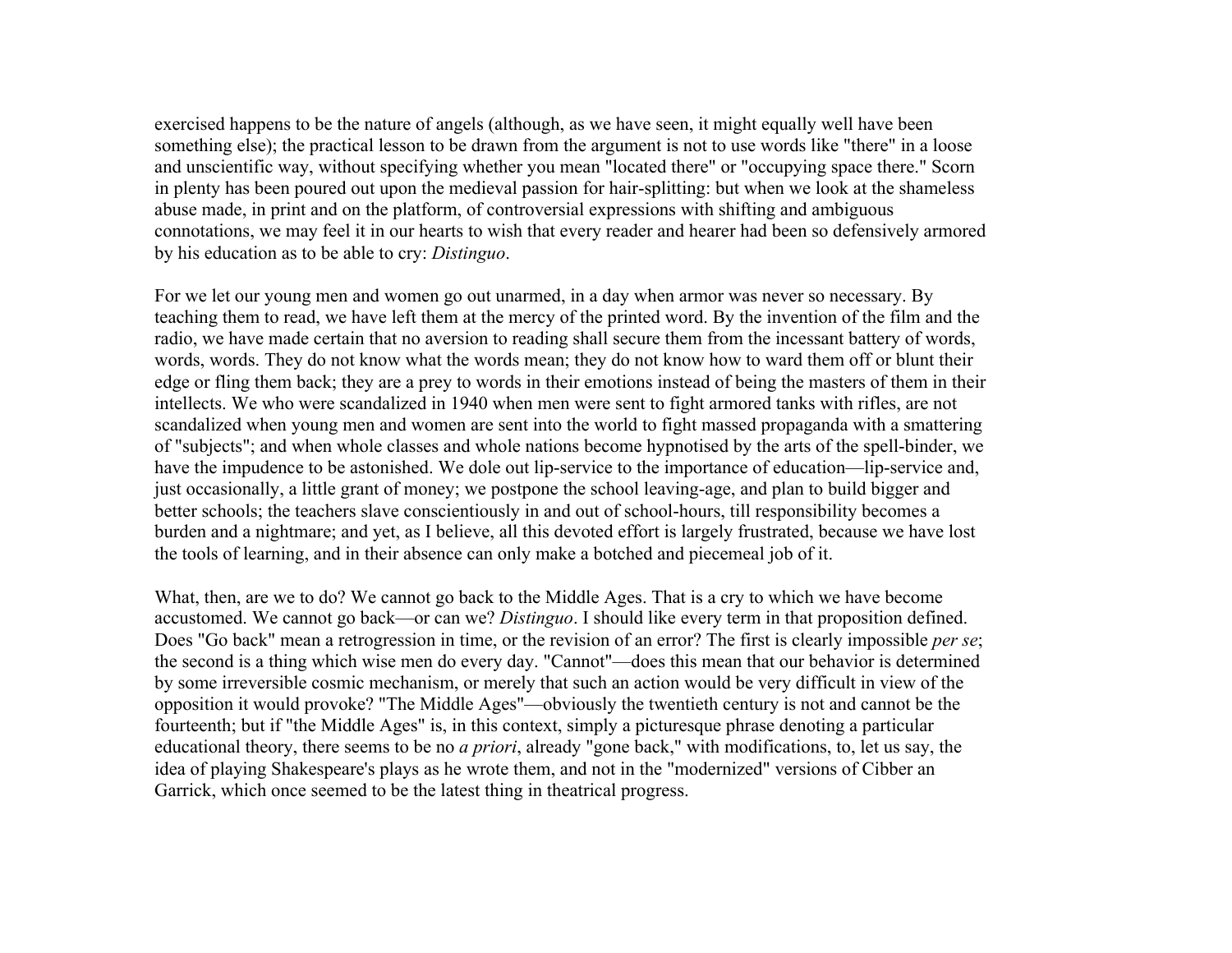Let us amuse ourselves by imagining that such progressive retrogression is possible. Let us make a clean sweep of all educational authorities, and furnish ourselves with a nice little school of boys and girls whom we may experimentally equip for the intellectual conflict along lines chosen by ourselves. We will endow them with exceptionally docile parents; we will staff our school with teachers who are themselves perfectly familiar with the aims and methods of the Trivium; we will have our buildings and staff large enough to allow our classes to be small enough for adequate handling; and we will postulate a Board of Examiners willing and qualified to test the products we turn out. Thus prepared, we will attempt to sketch out a syllabus—a modern Trivium "with modifications"; and we will see where we get to.

But first: what age shall the children be? Well, if one is to educate them on novel lines, it will be better that they should have nothing to unlearn; besides, one cannot begin a good thing too early, and the Trivium is by its nature not learning, but a preparation for learning. We will therefore "catch 'em young," requiring only of our pupils that they shall be able to read, write and cipher.

My views about child-psychology are, I admit, neither orthodox nor enlightened. Looking back upon myself (since I am the child I know best and the only child I can pretend to know from inside) I recognize in myself three stages of development. These, in a rough-and-ready fashion, I will call the Poll-parrot, the Pert, and the Poetic—the latter coinciding, approximately, with the onset of puberty. The Poll-parrot stage is the one in which learning by heart is easy and, on the whole, pleasurable; whereas reasoning is difficult and, on the whole, little relished. At this age one readily memorizes the shapes and appearances of things; one likes to recite the number-plates of cars; one rejoices in the chanting of rhymes and the rumble and thunder of unintelligible polysyllables; one enjoys the mere accumulation of things. The Pert Age, which follows upon this (and, naturally, overlaps it to some extent) is only too familiar to all who have to do with children: it is characterized by contradicting, answering-back, liking to "catch people out" (especially one's elders) and the propounding of conundrums (especially the kind with a nasty verbal catch in them). Its nuisance-value is extremely high. It usually sets in about the Lower Fourth. The Poetic Age is popularly known as the "difficult" age. It is selfcentered; it yearns to express itself; it rather specializes in being misunderstood; it is restless and tries to achieve independence; and, with good luck and good guidance, it should show the beginnings of creativeness, a reaching-out towards a synthesis of what it already knows, and a deliberate eagerness to know and do some one thing in preference to all others. Now it seems to me that the lay-out of the Trivium adapts itself with a singular appropriateness to these three ages: Grammar to the Poll-parrot, Dialectic to the Pert, and Rhetoric to the Poetic age.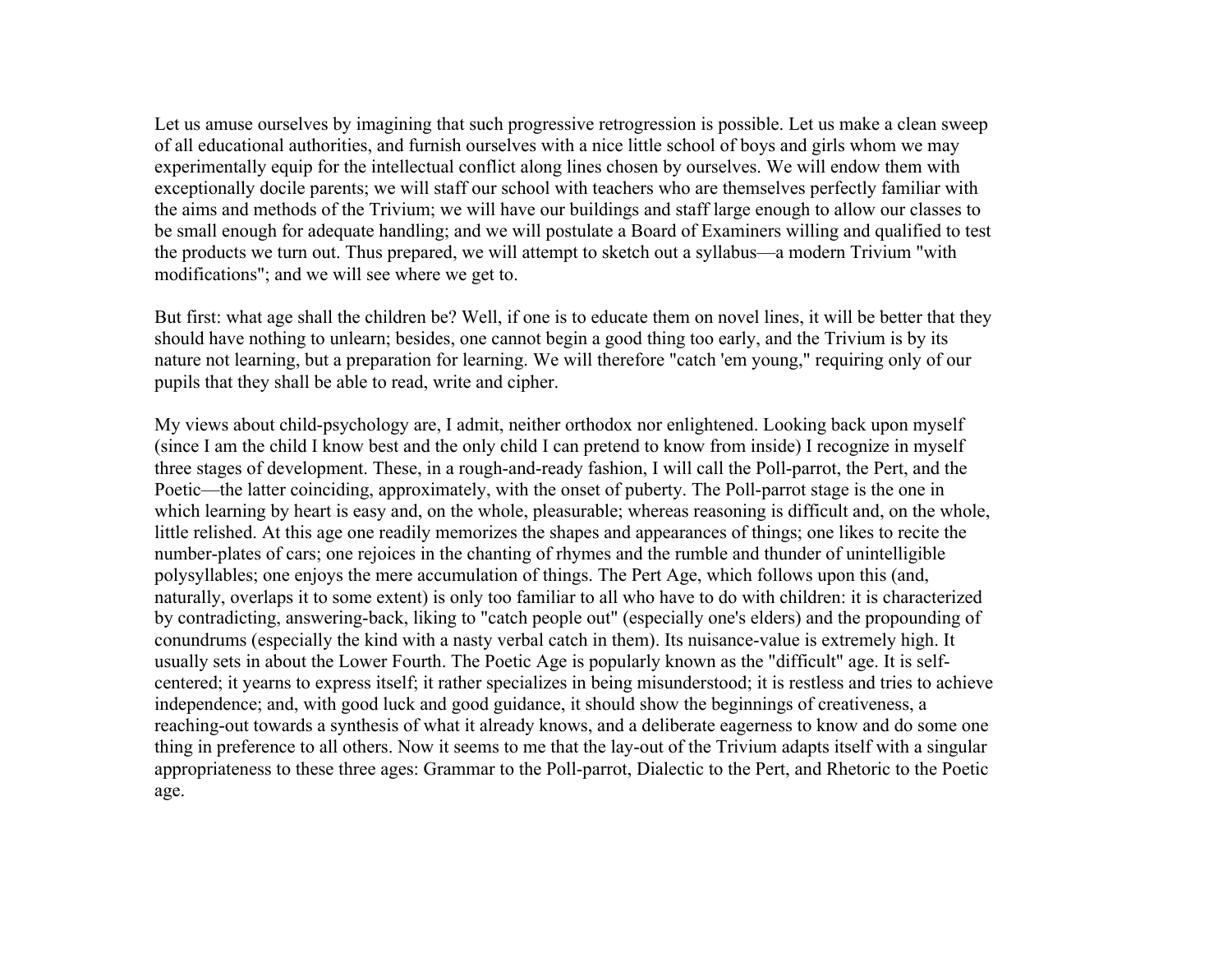Let us begin, then, with Grammar. This, in practice, means the grammar of some language in particular; and it must be an inflected language. The grammatical structure of an uninflected language is far too analytical to be tackled by any one without previous practice in Dialectic. Moreover, the inflected languages interpret the uninflected, whereas the uninflected are of little use in interpreting the inflected. I will say at once, quite firmly, that the best grounding for education is the Latin grammar. I say this, not because Latin is traditional and medieval, but simply because even a rudimentary knowledge of Latin cuts down the labor and pains of learning almost any other subject by at least 50 per cent. It is the key to the vocabulary and structure of all the Romance languages and to the structure of all the Teutonic languages, as well as to the technical vocabulary of all the sciences and to the literature of the entire Mediterranean civilization, together with all its historical documents.

Those whose pedantic preference for a living language persuades them to deprive their pupils of all these advantages might substitute Russian, whose grammar is still more primitive. (The verb is complicated by a number of "aspects"—and I rather fancy that it enjoys three complete voices and a couple of extra aorists—but I may be thinking of Basque or Sanskrit.) Russian is, of course, helpful with the other Slav dialects. There is something also to be said for classical Greek. But my own choice is Latin. Having thus pleased the Classicists I will proceed to horrify them by adding that I do not think it either wise or necessary to cramp the ordinary pupil upon the Procrustean bed of the Augustan Age, with its highly elaborate and artificial verse-forms and oratory. The post-classical and medieval Latin, which was a living language down to the end of the Renaissance, is easier and in some ways livelier, both in syntax and rhythm; and a study of it helps to dispel the widespread notion that learning and literature came to a full-stop when Christ was born and only woke up again at the Dissolution of the Monasteries.

However, I am running ahead too fast. We are still in the grammatical stage. Latin should be begun as early as possible—at a time when inflected speech seems no more astonishing than any other phenomenon in an astonishing world; and when the chanting of "amo, amas, amat" is as ritually agreeable to the feelings as the chanting of "eeny, meeny, miney, mo."

During this age we must, of course, exercise the mind on other things besides Latin grammar. Observation and memory are the faculties most lively at this period; and if we are to learn a contemporary foreign language we should begin now, before the facial and mental muscles become rebellious to strange intonations. Spoken French or German can be practiced alongside the grammatical discipline of the Latin.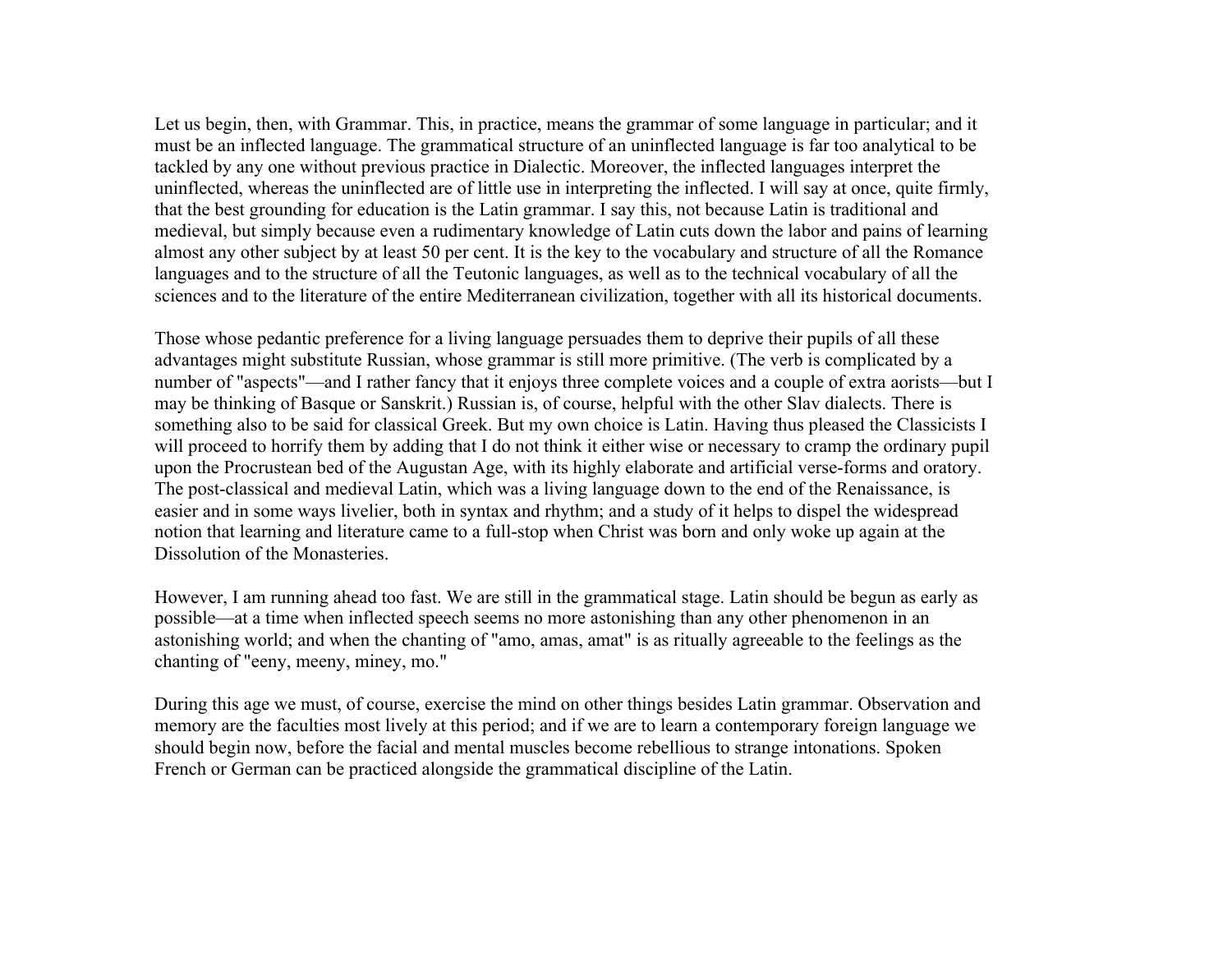In *English*, the verse and prose can be learned by heart, and the pupil's memory should be stored with stories of every kind—classical myth, European legend, and so forth. I do not think that the Classical stories and masterpieces of ancient literature should be made the vile bodies on which to practice the techniques of grammar—that was a fault of medieval education which we need not perpetuate. The stories can be enjoyed and remembered in English, and related to their origin at a subsequent stage. Recitation aloud should be practiced individually or in chorus; for we must not forget that we are laying the ground work for Disputation and Rhetoric.

The grammar of *History* should consist, I think, of dates, events, anecdotes, and personalities. A set of dates to which one can peg all later historical knowledge is of enormous help later on in establishing the perspective of history. It does not greatly matter *which* dates: those of the Kings of England will do very nicely, provided that they are accompanied by pictures of costume, architecture, and all "every-day things," so that the mere mention of a date calls up a strong visual presentment of the whole period.

*Geography* will similarly be presented in its factual aspect, with maps, natural features and visual presentment of customs, costumes, flora, fauna and so on; and I believe myself that the discredited and old-fashioned memorizing of a few capital cities, rivers, mountain ranges, etc., does not harm. Stamp-collecting may be encouraged.

*Science*, in the Poll-parrot period, arranges itself naturally and easily round collections—the identifying and naming of specimens and, in general, the kind of thing that used to be called "natural history," or, still more charmingly, "natural philosophy." To know the names and properties of things is, at this age, a satisfaction in itself: to recognize a devil's coach-horse at sight, and assure one's foolish elders that, in spite of its appearance, it does not sting; to be able to pick out Cassiopeia and the Pleiades, and possibly even to know who Cassiopeia and the Pleiades were; to be aware that a whale is not a fish, and a bat not a bird—all these things give a pleasant sensation of superiority; while to know a ring-snake from an adder or a poisonous from an edible toadstool is a kind of knowledge that has also a practical value.

The grammar of *Mathematics* begins, of course, with the multiplication table, which, if not learnt now, will never be learnt with pleasure; and with the recognition of geometrical shapes and the grouping of numbers. These exercises lead naturally to the doing of simple sums in arithmetic; and if the pupil shows a bent that way,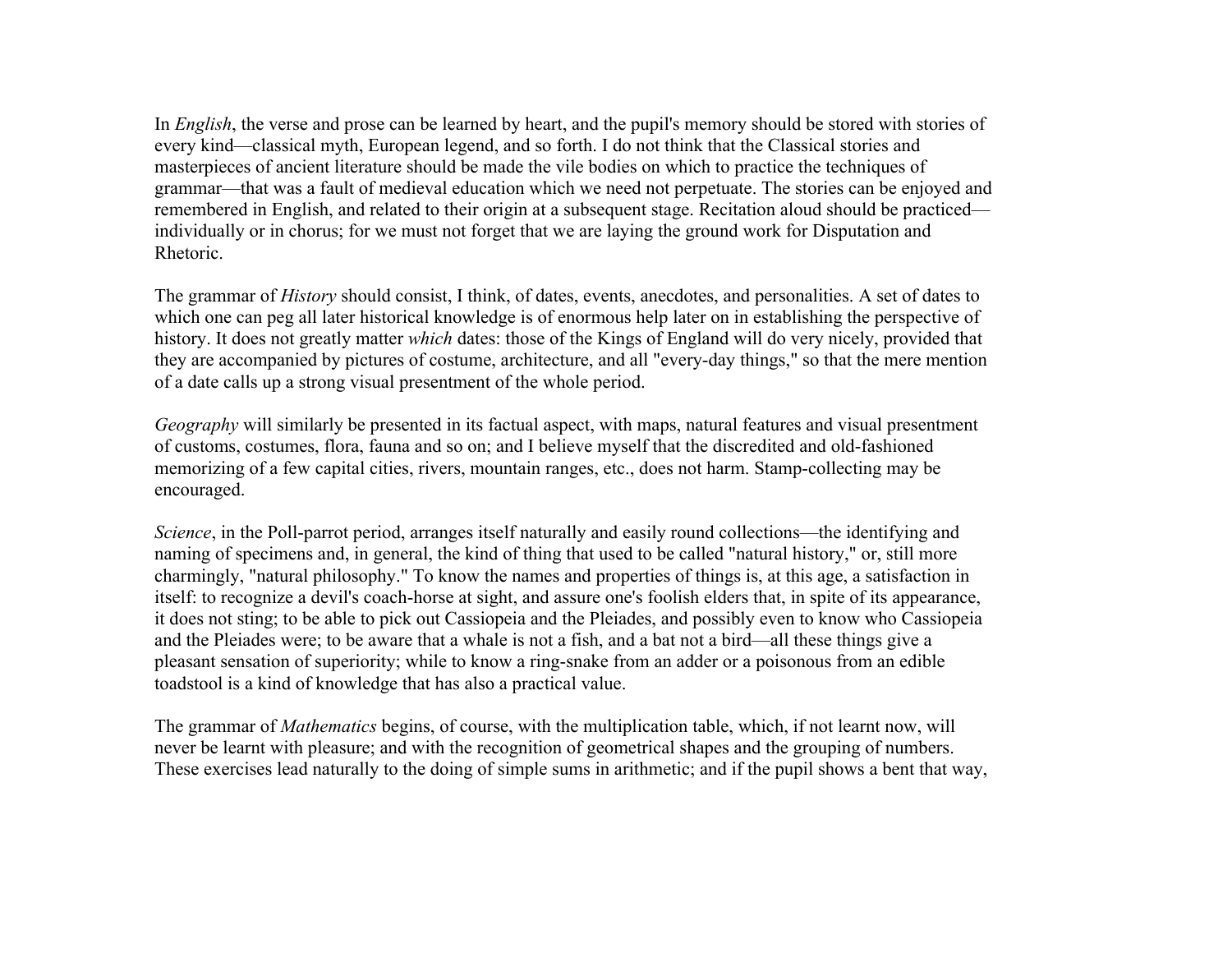a facility acquired at this stage is all to the good. More complicated mathematical processes may, and perhaps should, be postponed, for reasons which will presently appear.

So far (except, of course, for the Latin), our curriculum contains nothing that departs very far from common practice. The difference will be felt rather in the attitude of the teachers, who must look upon all these activities less as "subjects" in themselves than as a gathering-together of *material* for use in the next part of the Trivium. What that material actually is, is only of secondary importance; but it is as well that anything and everything which can usefully be committed to memory should be memorized at this period, whether it is immediately intelligible or not. The modern tendency is to try and force rational explanations on a child's mind at too early an age. Intelligent questions, spontaneously asked, should, of course, receive an immediate and rational answer; but it is a great mistake to suppose that a child cannot readily enjoy and remember things that are beyond its power to analyze—particularly if those things have a strong imaginative appeal (as, for example, *Kubla Khan*), an attractive jingle (like some of the memory-rhymes for Latin genders), or an abundance of rich, resounding polysyllables (like the *Quicunque Vult*).

This reminds me of the grammar of *Theology*. I shall add it to the curriculum, because Theology is the Mistressscience, without which the whole educational structure will necessarily lack its final synthesis. Those who disagree about this will remain content to leave their pupils' education still full of loose ends. This will matter rather less than it might, since by the time that the tools of learning have been forged the student will be able to tackle Theology for himself, and will probably insist upon doing so and making sense of it. Still, it is a well to have this matter also handy and ready for the reason to work upon. At the grammatical age, therefore, we should become acquainted with story of God and Man in outline—i.e. the Old and New Testament presented as parts of a single narrative of Creation, Rebellion, and Redemption-and also with "the Creed, the Lord's Prayer and the Ten Commandments." At this stage, it does not matter nearly so much that these things should be fully understood as that they should be known and remembered. Remember, it is material that we are collecting.

It is difficult to say at what age, precisely, we should pass from the first to the second part of the Trivium. Generally speaking, the answer is: so soon as the pupil shows himself disposed to Pertness and interminable argument (or, as a school-master correspondent of mine more elegantly puts it: "When the capacity for abstract thought begins to manifest itself"). For as, in the first part, the master-faculties are Observation and Memory, so in the second, the master-faculty is the Discursive Reason. In the first, the exercise to which the rest of the material was, as it were, keyed, was the Latin Grammar; in the second the key-exercise will be Formal Logic. It is here that our curriculum shows its first sharp divergence from modern standards. The disrepute into which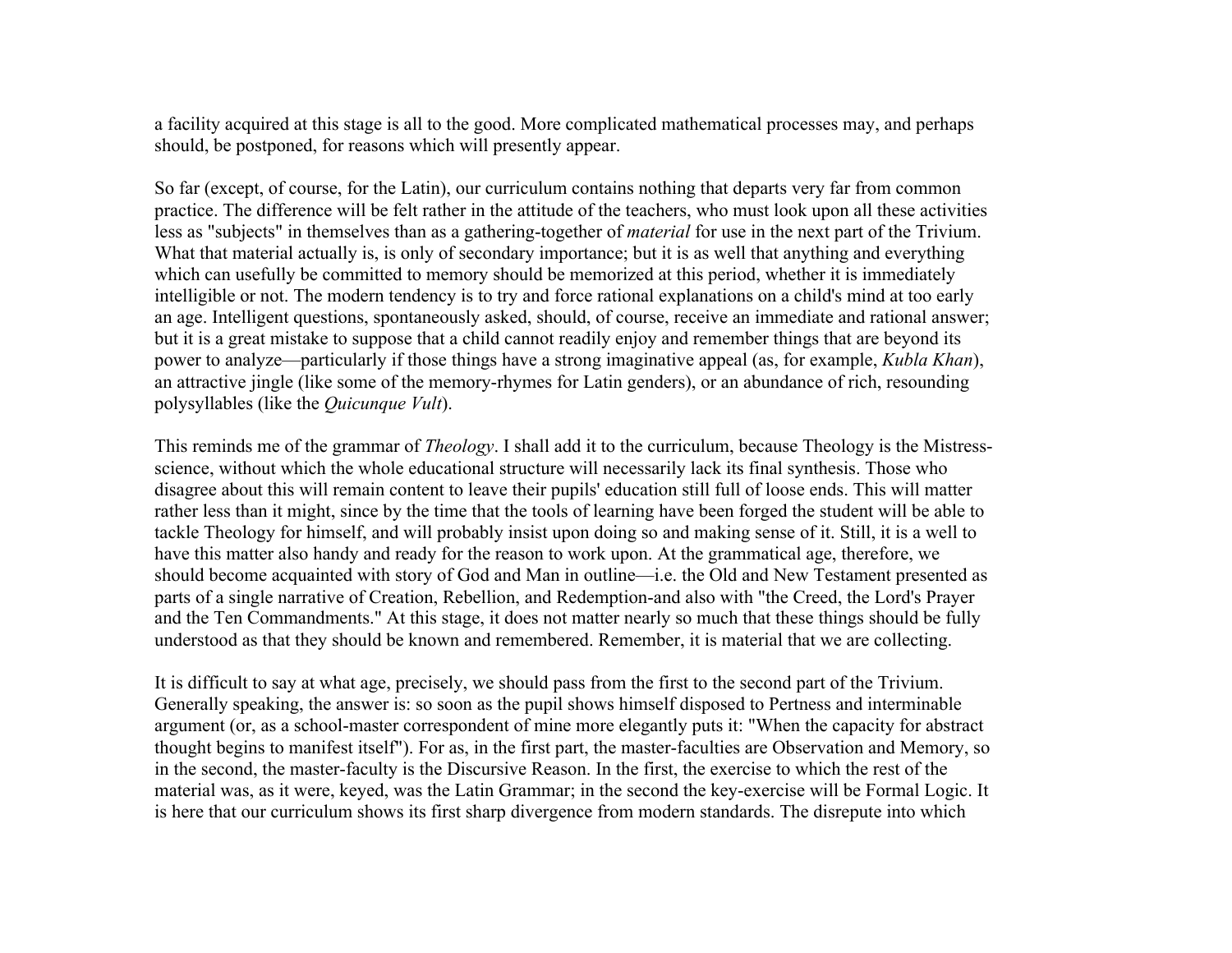Formal Logic has fallen is entirely unjustified; and its neglect is the root cause of nearly all those disquieting symptoms which we may note in the modern intellectual constitution. Logic has been discredited, partly because we have fallen into a habit of supposing that we are conditioned almost entirely by the intuitive and the unconscious. There is no time now to argue whether this is true; I will content myself with observing that to neglect the proper training of the reason is the best possible way to make it true, and to ensure the supremacy of the intuitive, irrational and unconscious elements in our make-up. A secondary cause for the disfavor into which Formal Logic has fallen is the belief that it is entirely based upon universal assumptions that are either unprovable or tautological. This is not true. Not all universal propositions are of this kind. But even if they were, it would make no difference, since every syllogism whose major premiss is in the form "All A is B" can be recast in hypothetical form. Logic is the art of arguing correctly: "If A, then B"; the method is not invalidated by the hypothetical character of A. Indeed, the practical utility of Formal Logic today lies not so much in the establishment of positive conclusions as in the prompt detection and exposure of invalid inference.

Let us now quickly review our material and see how it is to be related to Dialectic. On the *Language* side, we shall now have our Vocabulary and Morphology at our finger-tips; henceforward we can concentrate more particularly on Syntax and Analysis (i.e. the logical construction of speech) and the history of Language (i.e. how we came to arrange our speech as we do in order to convey our thoughts).

Our Reading will proceed from narrative and lyric to essays, argument and criticism, and the pupil will learn to try his own hand at writing this kind of thing. Many lessons—on whatever subject—will take the form of debates; and the place of individual or choral recitation will be taken by dramatic performances, with special attention to plays in which an argument is stated in dramatic form.

*Mathematics*-algebra, geometry, and the more advanced kind of arithmetic—will now enter into the syllabus and take its place as what it really is: not a separate "subject" but a sub-department of Logic. It is neither more nor less than the rule of the syllogism in its particular application to number and measurement, and should be taught as such, instead of being, for some, a dark mystery, and for others, a special revelation, neither illuminating, nor illuminated by any other part of knowledge.

*History*, aided by a simple system of ethics derived from the Grammar of Theology, will provide much suitable material for discussion; was the behavior of this statesman justified? What was the effect of such an enactment? What are the arguments for and against this or that form of government? We shall thus get an introduction to constitutional History—a subject meaningless to the young child, but of absorbing interest to those who are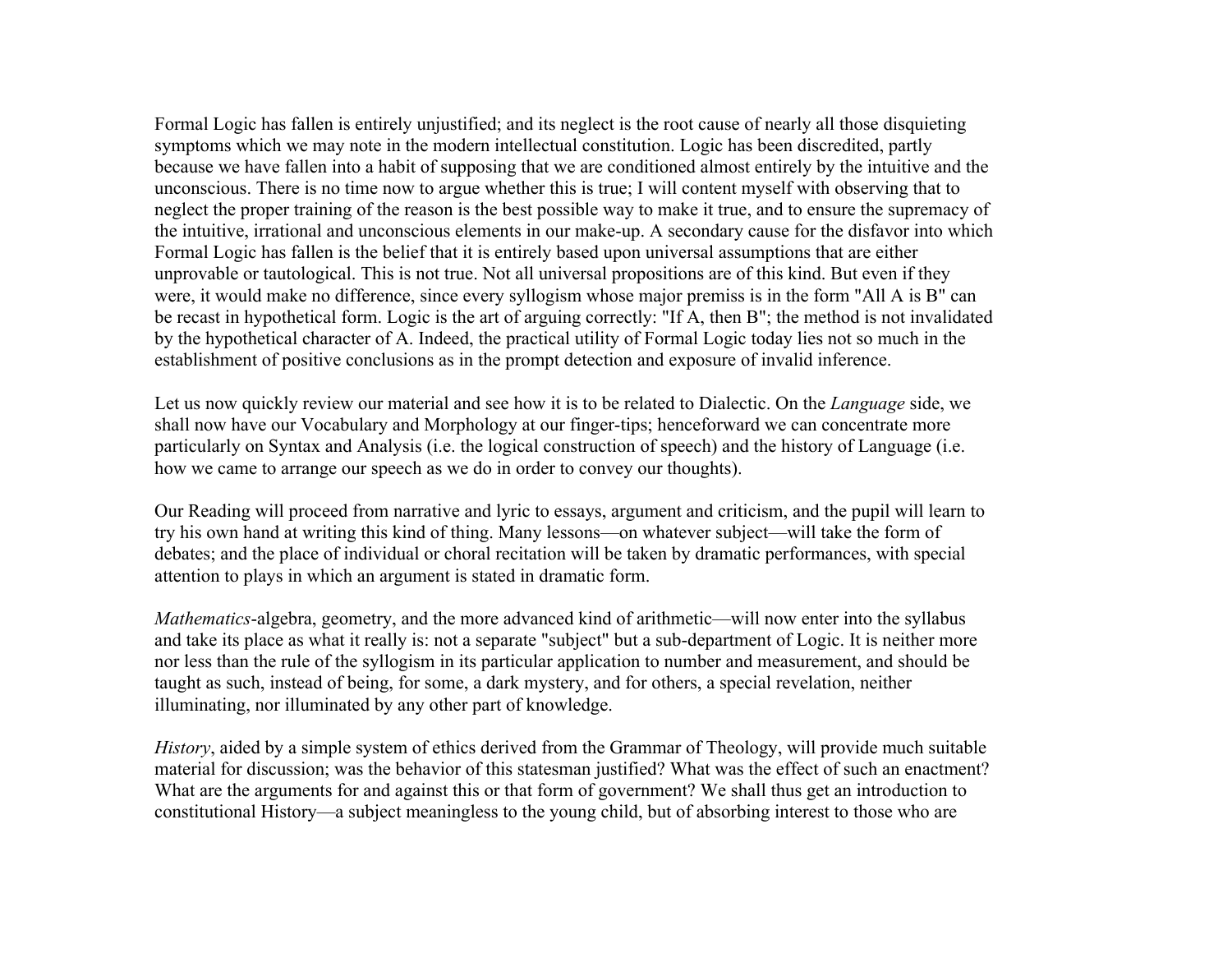prepared to argue and debate. *Theology* itself will furnish material for argument about conduct and morals; and should have its scope extended by a simplified course of dogmatic theology (i.e. the rational structure of Christian thought), clarifying the relations between the dogma and the ethics, and lending itself to that application of ethical principles in particular instances which is properly called casuistry. *Geography* and the *Sciences* will all likewise provide material for Dialectic.

But above all, we must not neglect the material which is so abundant in the pupils' own daily life. There is a delightful passage in Leslie Paul's *The Living Hedge* which tells how a number of small boys enjoyed themselves for days arguing about an extraordinary shower of rain which had fallen in their town—a shower so localized that it left one half of the main street wet and the other dry. Could one, they argued, properly say that it had rained that day *on* or *over* the town or only *in* the town? How many drops of water were required to constitute rain? and so on. Argument about this led on to a host of similar problems about rest and motion, sleep and waking, *est* and *non est*, and the infinitesimal division of time. The whole passage is an admirable example of the spontaneous development of the ratiocinative faculty and the natural and proper thirst of the awakening reason for definition of terms and exactness of statement. All events are food for such an appetite. An umpire's decision; the degree to which one may transgress the spirit of a regulation without being trapped by the letter; on such questions as these, children are born casuists, and their natural propensity only needs to be developed and trained—and, especially, brought into an intelligible relationship with events in the grown-up world. The newspapers are full of good material for such exercises: legal decisions, on the one hand, in cases where the cause at issue is not too abstruse; on the other, fallacious reasoning and muddle-headed argument, with which the correspondence columns of certain papers one could name are abundantly stocked.

Wherever the matter for Dialectic is found, it is, of course, highly important that attention should be focused upon the beauty and economy of a fine demonstration or a well-turned argument, lest veneration should wholly die. Criticism must not be merely destructive; though at the same time both teacher and pupils must be ready to detect fallacy, slipshod reasoning, ambiguity, irrelevance and redundancy, and to pounce upon them like rats.

This is the moment when precise-writing may be usefully undertaken; together with such exercises as the writing of an essay, and the reduction of it, when written, by 25 or 50 per cent. It will doubtless be objected that to encourage young persons at the Pert Age to browbeat, correct, and argue with their elders will render them perfectly intolerable. My answer is that children of that age are intolerable anyhow; and that their natural argumentativeness may just as well be channelized to good purpose as allowed to run away into the sands. It may, indeed, be rather less obtrusive at home if it is disciplined in school; and, anyhow, elders who have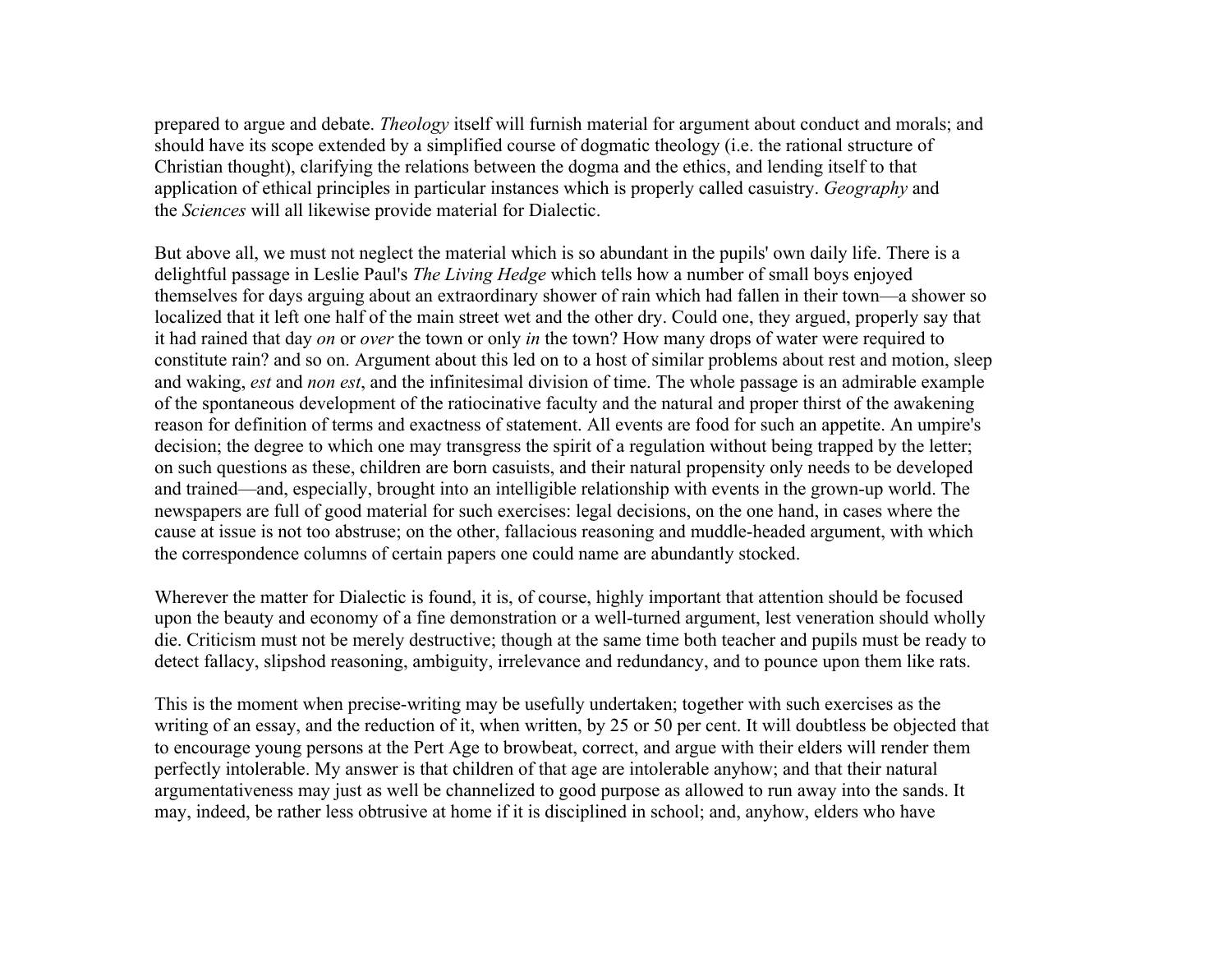abandoned the wholesome principle that children should be seen and not heard have no one to blame but themselves. The teachers, to be sure, will have to mind their step, or they may get more than they bargained for. All children sit in judgement on their masters; and if the Chaplain's sermon or the Headmistress's annual Speech-day address should by any chance afford an opening for the point of the critical wedge, that wedge will go home the more forcibly under the weight of the Dialectical hammer, wielded by a practiced hand. That is why I said that the teachers themselves would have to have undergone the discipline of the Trivium before they set out to impose it on their charges.

Once again: the contents of the syllabus at this stage may be anything you like. The "subjects" supply material; but they are all to be regarded as mere grist for the mental mill to work upon. The pupils should be encouraged to go and forage for their own information, and so guided towards the proper use of libraries and books of reference, and shown how to tell which sources are authoritative and which are not.

Towards the close of this stage, the pupils will probably be beginning to discover for themselves that their knowledge and experience are insufficient, and that their trained intelligences need a great deal more material to chew upon. The imagination—usually dormant during the Pert Age—will reawaken, and prompt them to suspect the limitations of logic and reason. This means that they are passing into the Poetic Age and are ready to embark on the study of Rhetoric. The doors of the storehouse of knowledge should now be thrown open for them to browse about as they will. The things once learned by rote will now be seen in new contexts; the things once coldly analyzed can now be brought together to form a new synthesis; here and there a sudden insight will bring about that most exciting of all discoveries: the realization that a truism is true.

It is difficult to map out any general syllabus for the study of Rhetoric: a certain freedom is demanded. In literature, appreciation should be again allowed to take the lead over destructive criticism; and self-expression in writing can go forward, with its tools now sharpened to cut clean and observe proportion. Any child that already shows a disposition to specialize should be given his head: for, when the use of the tools has been well and truly learned it is available for any study whatever. It would be well, I think, that each pupil should learn to do one, or two, subjects really well, while taking a few classes in subsidiary subjects so as to keep his mind open to the inter-relations of all knowledge. Indeed, at this stage, our difficulty will be to keep "subjects" apart; for as Dialectic will have shown all branches of learning to be inter-related, so Rhetoric will tend to show that all knowledge is one. To show this, and show why it is so, is preeminently the task of the Mistress-science. But whether Theology is studied or not, we should at least insist that children who seem inclined to specialize on the mathematical and scientific side should be obliged to attend some lessons in the Humanities and *vice versa*. At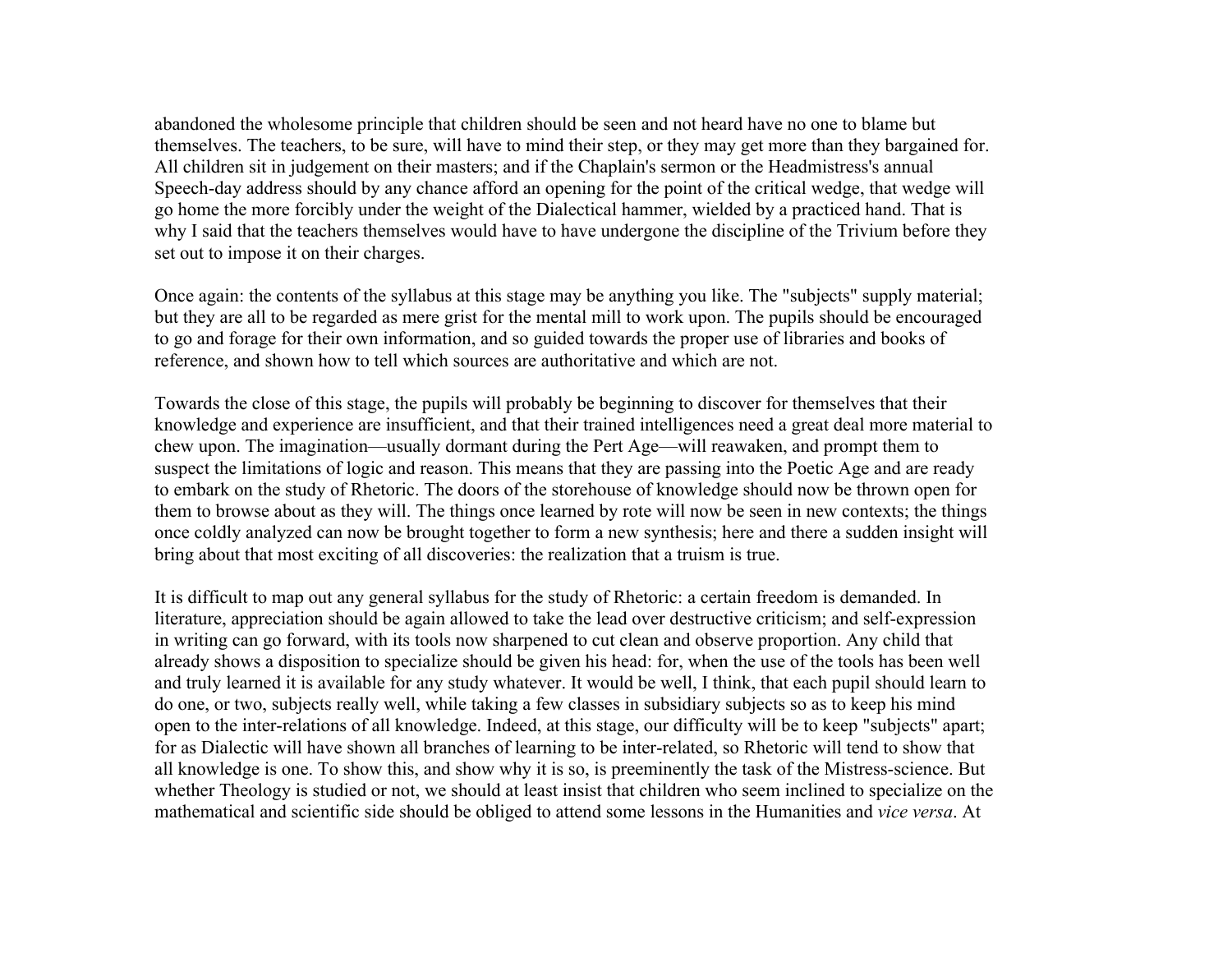this stage also, the Latin Grammar, having done its work, may be dropped for those who prefer to carry on their language studies on the modern side; while those who are likely never to have any great use or aptitude for mathematics might also be allowed to rest, more or less, upon their oars. Generally speaking: whatsoever is *mere* apparatus may now be allowed to fall into the background, while the trained mind is gradually prepared for specialization in the "subjects" which, when the Trivium is completed, it should be perfectly well equipped to tackle on its own. The final synthesis of the Trivium—the presentation and public defense of the thesis should be restored in some form; perhaps as a kind of "leaving examination" during the last term at school.

The scope of Rhetoric depends also on whether the pupil is to be turned out into the world at the age of sixteen, or whether he is to proceed to public school and/or university. Since, really, Rhetoric should be taken at about fourteen, the first category of pupil should study Grammar from about nine to eleven, and Dialectic from twelve to fourteen; his last two school years would then be devoted to Rhetoric, which, in his case, would be of a fairly practical career. A pupil of the second category would finish his Dialectical course in his Preparatory School, and take Rhetoric during his first two years at his Public School. At sixteen, he would be ready to start upon those "subjects" which are proposed for his later study at the university; and this part of his education will correspond to the medieval Quadrivium. What this amounts to is that the ordinary pupil, whose formal education ends at sixteen, will take the Trivium only; whereas scholars will take both Trivium and Quadrivium.

Is the Trivium, then, a sufficient education for life? Properly taught, I believe that it should be. At the end of Dialectic, the children will probably seem to be far behind their coevals brought up on old-fashioned "modern" methods, so far as detailed knowledge of specific subjects is concerned. But after the age of fourteen they should be able to overhaul the others hand over fist. Indeed, I am not at all sure that a pupil thoroughly proficient in the Trivium would not be fit to proceed immediately to the university at the age of sixteen, thus proving himself the equal of his medieval counterpart, whose precocity often appears to us so astonishing and unaccountable. This, to be sure, would make hay of the public-school system, and disconcert the universities very much—it would, for example, make quite a different thing of the Oxford and Cambridge boat-race. But I am not now considering the feelings of academic bodies: I am concerned only with the proper training of the mind to encounter and deal with the formidable mass of undigested problems presented to it by the modern world. For the tools of learning are the same, in any and every subject; and the person who knows how to use them will, at any age, get the mastery of a new subject in half the time and with a quarter of the effort expended by the person who has not the tools at his command. To learn six subjects without remembering how they were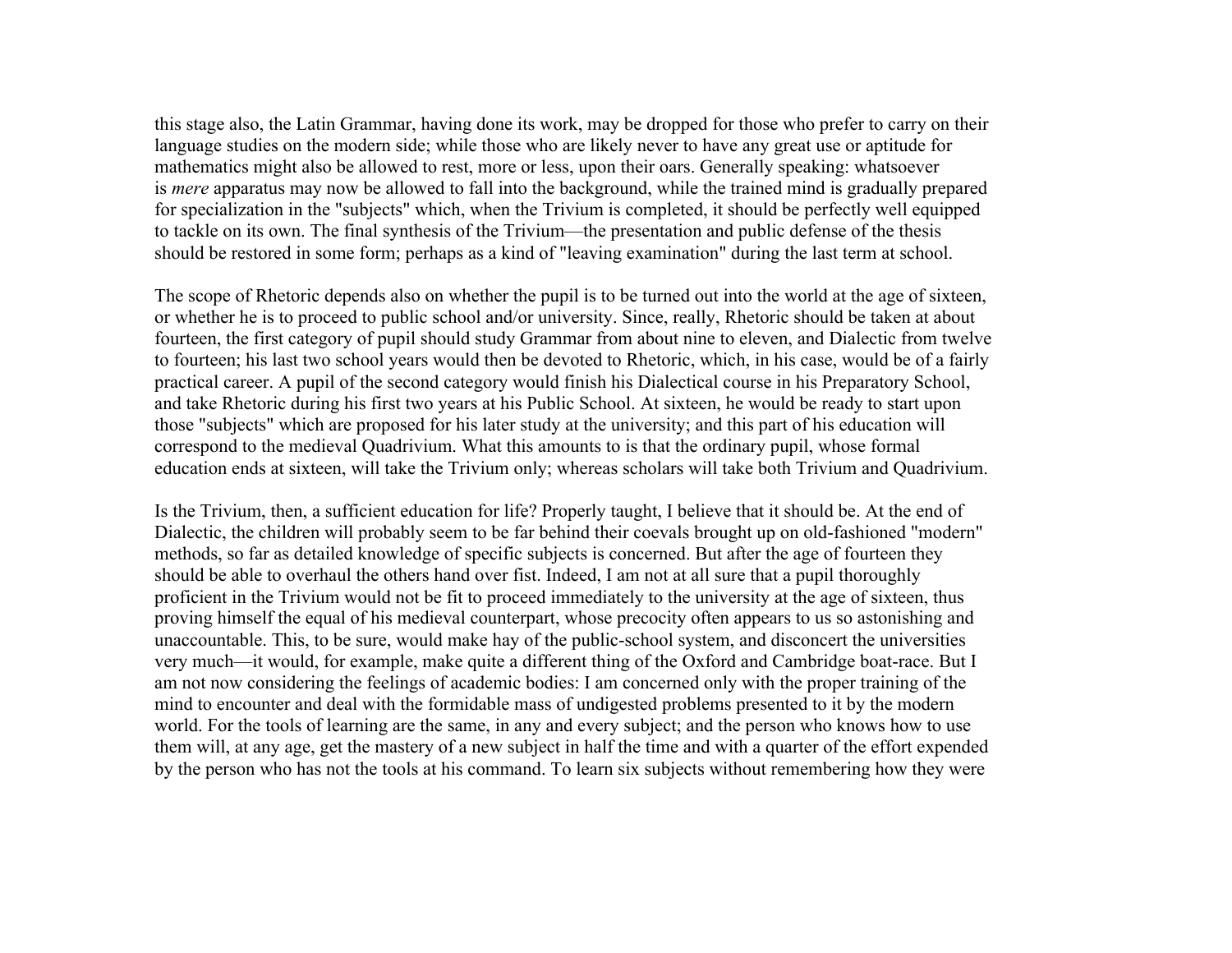learnt does nothing to ease the approach to a seventh; to have learnt and remembered the art of learning makes the approach to every subject an open door.

It is clear that the successful teaching of this neo-medieval curriculum will depend even more than usual upon the working together of the whole teaching staff towards a common purpose. Since no subject is considered as an end in itself, any kind of rivalry in the staff-room will be sadly out of place. The fact that a pupil is unfortunately obliged, for some reason, to miss the History period on Fridays, or the Shakespeare class on Tuesdays, or even to omit a whole subject in favor of some other subject, must not be allowed to cause any heart-burnings—the essential is that he should acquire the method of learning in whatever medium suits him best. If human nature suffers under this blow to one's professional pride in one's own subject, there is comfort in the thought that the end-of-term examination results will not be affected; for the papers will be so arranged as to be an examination in method, by whatever means.

I will add that it is highly important that every teacher should, for his or her own sake, be qualified and required to teach in all three parts of the Trivium; otherwise the Masters of Dialectic, especially, might find their minds hardening into a permanent adolescence. For this reason, teachers in Preparatory Schools should also take Rhetoric classes in the Public Schools to which they are attached; or, if they are not so attached, then by arrangement in other schools in the same neighborhood. Alternatively, a few preliminary classes in Rhetoric might be taken in Preparatory Schools from the age of thirteen onwards.

Before concluding these necessarily very sketchy suggestions, I ought to say why I think it necessary, in these days, to go back to a discipline which we had discarded. The truth is that for the last 300 years or so we have been living upon our educational capital. The post-Renaissance world, bewildered and excited by the profusion of new "subjects" offered to it, broke away from the old discipline (which had, indeed, become sadly dull and stereotyped in its practical application) and imagined that henceforward it could, as it were, disport itself happily in its new and extended Quadrivium without passing through the Trivium. But the scholastic tradition, though broken and maimed, still lingered in the public schools and universities: Milton, however much he protested against it, was formed by it—the debate of the Fallen Angels, and the disputation of Abdiel with Satan have the tool-marks of the Schools upon them, and might, incidentally, profitably figure as a set passage for our Dialectical studies. Right down to the nineteenth century, our public affairs were mostly managed, and our books and journals were for the most part written, by people brought up in homes, and trained in places, where that tradition was still alive in the memory and almost in the blood. Just so, many people today who are atheist